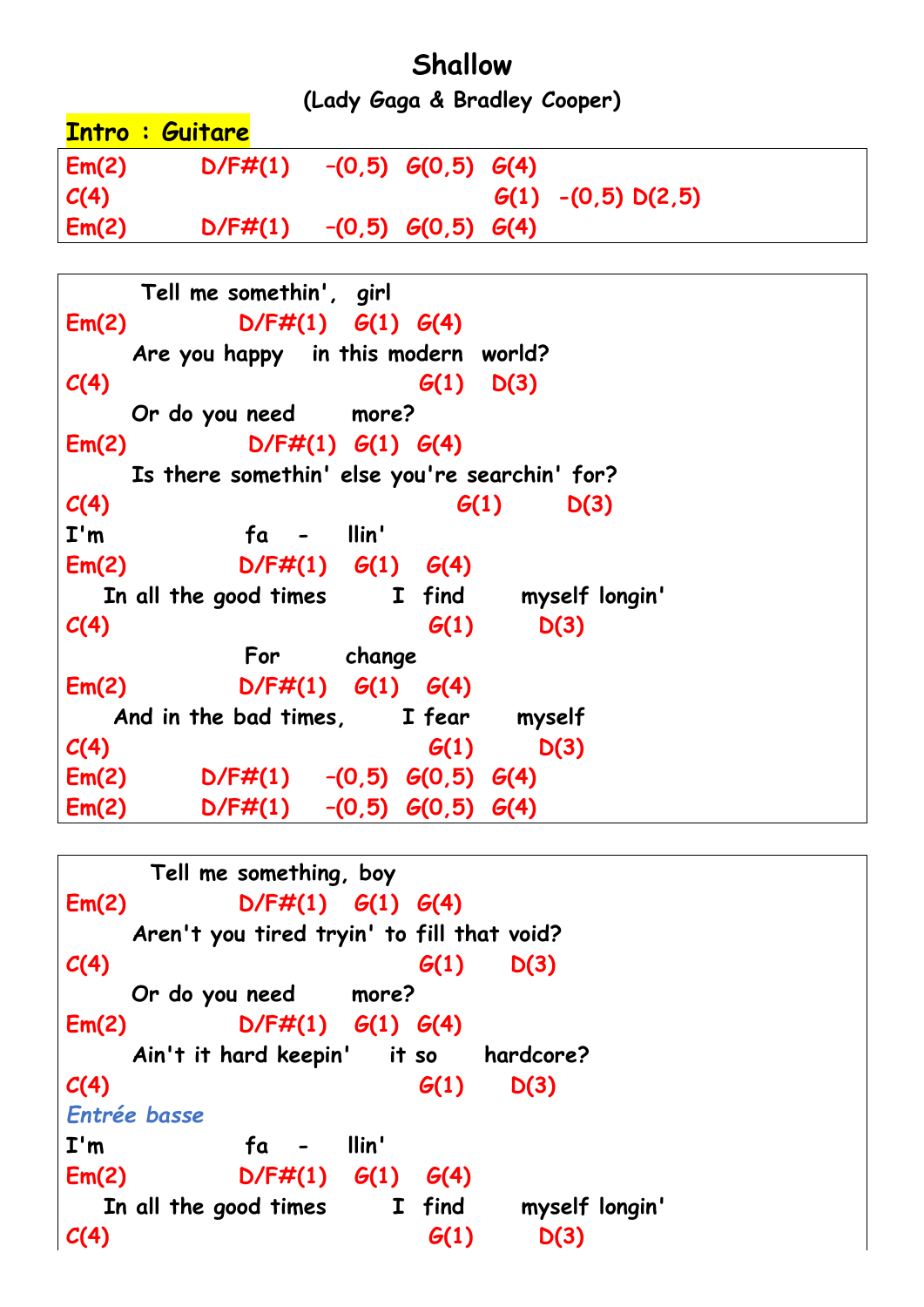**For change Em(2) D/F#(1) G(1) G(4) And in the bad times, I fear myself C(4) G(1) D(3) I'm off the deep end, watch as I dive in Am(4) D/F#(4) I'll never meet the ground G(2) D(2) Em7(4) Crash through the surface, where they can't hurt us Am(4) D/F#(4) We're far from the shallow now G(2) D(2) Em7(4) In the sha-ha-sha-ha-low Am(2) Am/G(2) D/F#(4) In the sha-ha-sha-la-la-la-low G(2) D(2) Em7(4) In the sha-ha-sha-ha-low Am(2) Am/G(2) D/F#(4) We're far from the shallow now G(2) D(2) Em7(4) Em7(4) Whoah, oh, oh, oh Bm(4) Dsus2(4) Whoah, oh, oh, whoah A(4) Em7(4) Whoah, oh, oh, oh whoah, oh, oh Bm(4) Dsus2(4) A(4) I'm off the deep end, watch as I dive in** Am(4) D/F#(4) **I'll never meet the ground G(2) D(2) Em7(4) Crash through the surface, where they can't hurt us Am(4) D/F#(4) We're far from the shallow now G(2) D(2) Em7(4) In the sha-ha-sha-ha-low Am(2) Am/G(2) D/F#(4) In the sha-ha-sha-la-la-la-low G(2) D(2) Em7(4)**